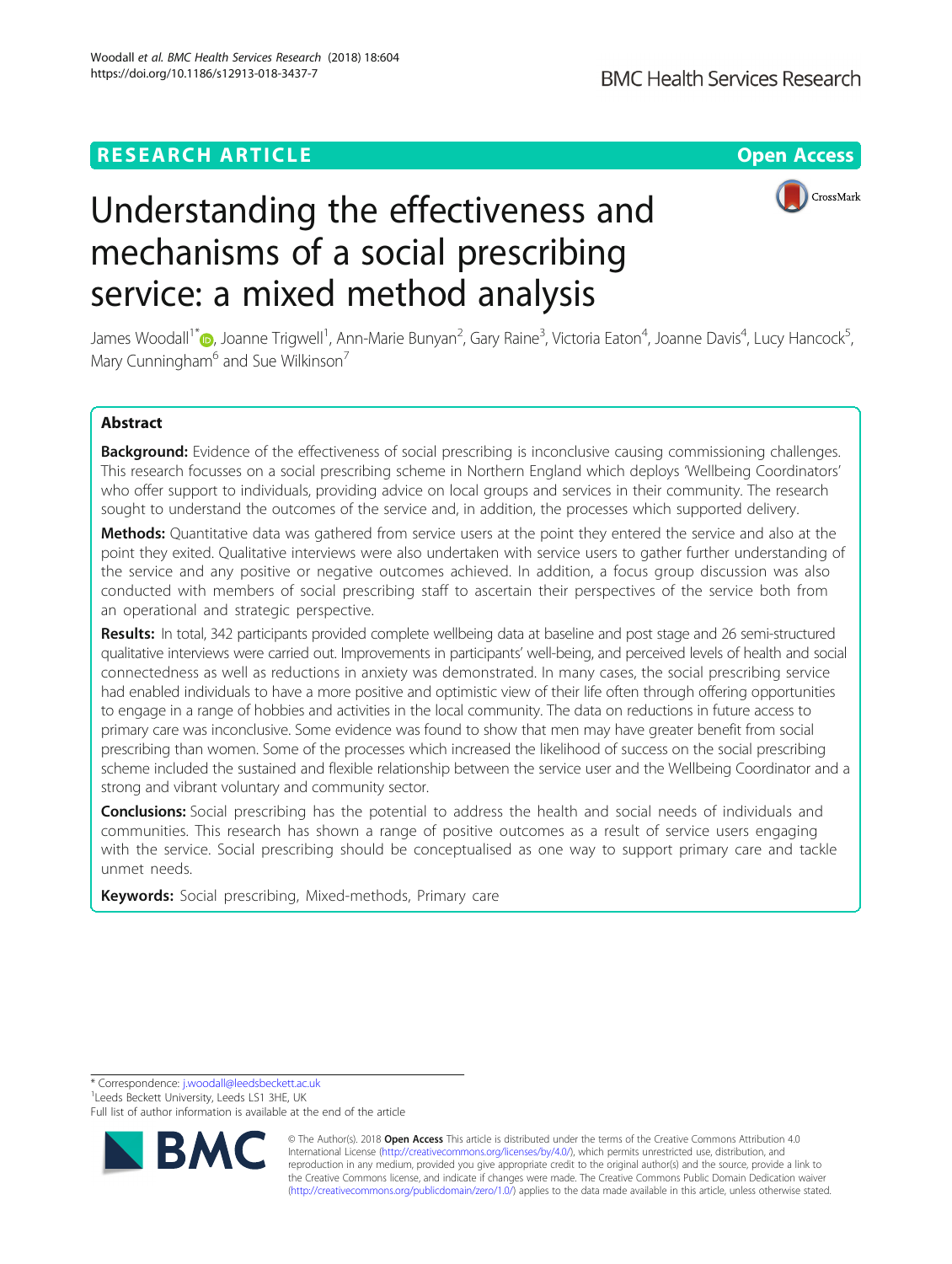# Background

Social prescribing schemes remain in their relative infancy, but have become more popular in recent times [[1\]](#page-11-0). Social prescribing has grown exponentially as a consequence of the growing voluntary and community sector's role in health and intense pressure on primary care services to manage patients presenting conditions that can be addressed without medical intervention [[2\]](#page-11-0). Such schemes provide General Practitioners (GPs) with a non-medical referral option that can be delivered alongside existing primary care services to improve individuals' health and well-being [\[3](#page-11-0)]. Frequently patients are referred to befriending services, nature-based activities, volunteering opportunities, debt advice, bereavement groups or prescribed hobbies [\[1](#page-11-0), [2,](#page-11-0) [4](#page-11-0)]. Social prescribing has been defined as:

"harness[ing] assets within the voluntary and community sectors to improve and encourage self-care and facilitate health-creating communities."  $([5], p.1)$  $([5], p.1)$  $([5], p.1)$ 

Social prescribing is often delivered using link workers or social prescribers who are trained to act as the lynchpin between primary care services and organisations in the voluntary and community sector  $[2, 4]$  $[2, 4]$  $[2, 4]$ . The link workers' ability to understand a social and holistic view of health is critical to the success of the schemes and moreover their interpersonal qualities are essential in the execution of social prescribing schemes and patients' satisfaction of the service – a finding reiterated throughout the literature for over a decade [\[2](#page-11-0), [5](#page-11-0), [6](#page-11-0)].

The situation in primary care services – where service demand often outstrips supply – has been seen as a 'wicked' health problem and difficult to solve [[7\]](#page-11-0). Despite the rhetoric that social prescribing offers a genuine way to reduce the burden on primary care services and moreover address unmet health and social needs of individuals and communities (see for example endorsement in the NHS Five Year Forward View [[8\]](#page-11-0) and the General Practice Forward View [[9\]](#page-11-0)), the effectiveness of such schemes are relatively unknown. Most social prescribing schemes lack evaluative components [\[10\]](#page-11-0), with those that do showing very mixed results [[5,](#page-11-0) [11\]](#page-11-0). More broadly, there is little evidence of the utility of partnerships between the voluntary and community sector and GP practices [\[7](#page-11-0)]. Commentators have argued, in fact, that the momentum and enthusiasm for social prescribing is unwarranted based on the evidence currently in existence [\[3](#page-11-0)]. This 'evidence gap' may be for a myriad of reasons, but mainly because the evaluation of schemes are often based on small-scale pilot studies that lack methodological rigour [\[3](#page-11-0)]. In addition, the aims of social prescribing schemes and their respective delivery models can have major variance [[12](#page-11-0)] and so it is often challenging to synthesise, compare or pool data or information (although see Kimberlee's proposed typology [[13](#page-11-0)]). To date, there is no single model which encapsulates collaboration between GP practices and the voluntary and community sector [\[7](#page-11-0)].

A recent systematic review of social prescribing schemes emphasised the paucity of high-quality studies in this area, recommending more sophisticated designs to provide additional rigour [[3\]](#page-11-0). Philosophically and ethically though, it seems that a randomised controlled trial to assess the effectiveness of social prescribing schemes is challenging and potentially morally and ethically contentious – in effect, this design would preclude patients accessing voluntary and community services to improve their health [\[14\]](#page-11-0). This point, however, is made more broadly about the evaluation of many health promotion and prevention-type services [\[15\]](#page-11-0). This had nevertheless not inhibited the attempts of researchers to undertake randomised controlled trials on social prescribing programmes in their early inception at the turn of the century [\[14\]](#page-11-0), but such designs have not been replicated since [\[3](#page-11-0)]. Given that social prescribing services are usually relatively small-scale, research and evaluation budgets to determine effectiveness may not be sufficient to gather the 'best' evidence. The evidence base is, therefore, providing a very 'mixed-picture' which makes commissioning decisions on the implementation or continuation of social prescribing services troublesome [[3](#page-11-0)].

The value of capturing both qualitative perspectives and quantitative outcomes of social prescribing services has been noted [\[16](#page-11-0)]. Using a mixed-methods design, this paper seeks to advance academic understanding of social prescribing and support future practice, policy and commissioning decisions. The paper's focus is on a social prescribing service (referred to as 'the service') delivered in an area within a large city in Northern England. The paper presents data on the outcomes of the service in relation to health, well-being, social networks and GP utilisation and in addition the processes which contribute to these effects. It was not possible, due to funding and resource issues to adopt a control group to compare outcomes from those engaging with the service and those who did not. The service, in comparison to other social prescribing schemes reported in the literature [\[2](#page-11-0)], is relatively large with approximately 1500–2500 service users referred each year. To be eligible for the service, individuals must be 14 years and over and registered with a GP surgery. The service operates through 'Wellbeing Coordinators' who offer support to individuals and to provide advice on local groups and services in their local community – the activities individuals can be referred into range from mental health and counselling advice; physical fitness classes; support for physical or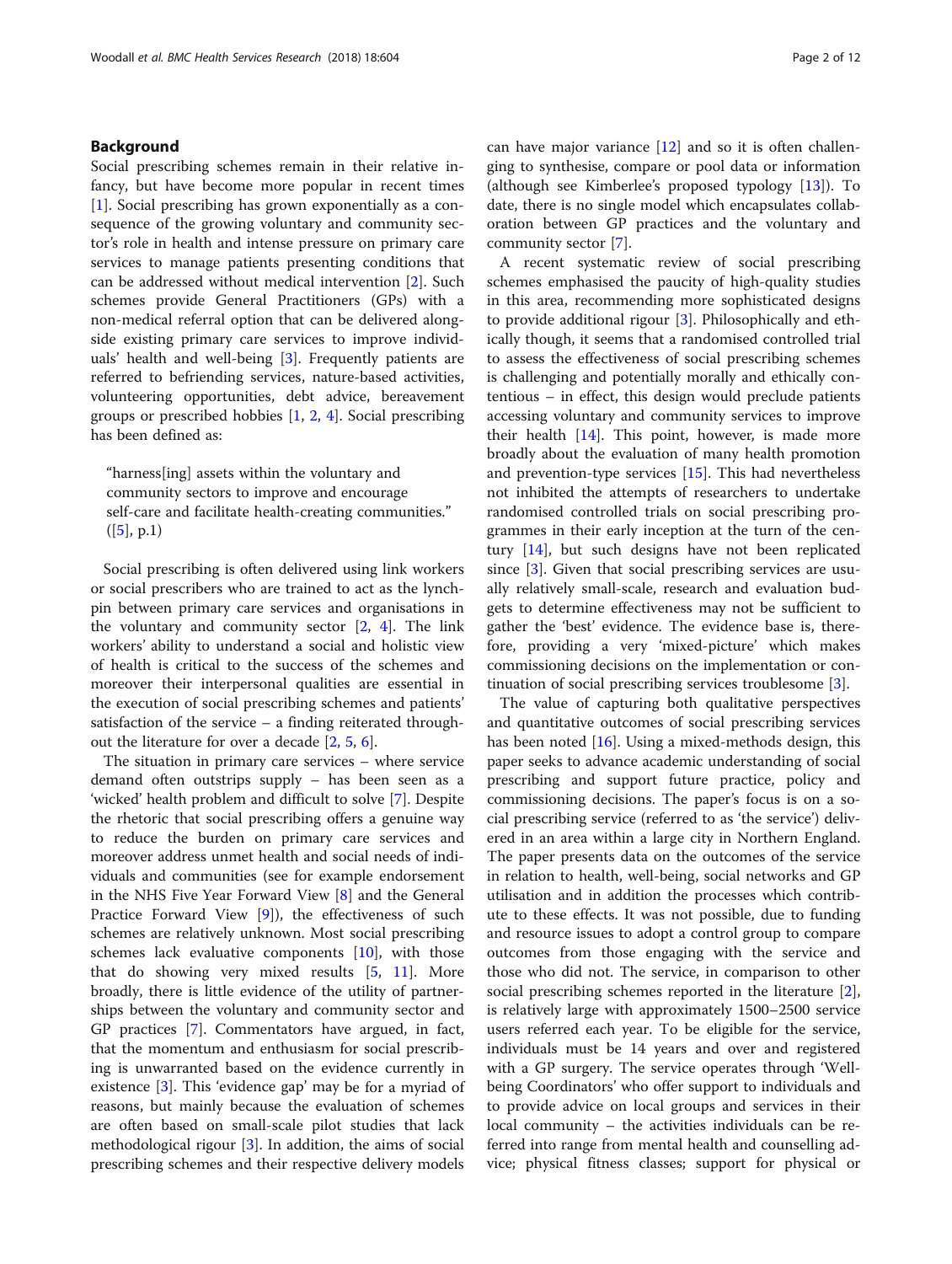emotional difficulties; finance and debt advice; and creative groups. The Wellbeing Coordinator workforce is diverse in relation to age, ethnicity and professional experiences; however, all staff have a shared understanding of working in and with marginalised individuals and communities. Essential criteria on appointment to the role was the ability to be open, patient and flexible, non-judgemental and have the ability to empathise.

Individuals can self-refer into the social prescribing service or GP's, health, social care and other relevant professionals can make a referral. Such diverse referral routes are characteristic of social prescribing schemes more generally [\[1\]](#page-11-0). Once referred, service user needs are either addressed directly over the phone (simple signposting for instance) or, in more intricate cases, they are provided with a one-to-one assessment to identify opportunities to explore their social support needs and provide them with information, support and guidance in relation to accessing local community activity to improve their health and wellbeing. Provision of the service is free at the point of access. After assessment, service users can potentially access a range of community and voluntary sector support. To avoid dependency on the social prescribing service, individuals are encouraged to 'exit' the service or are referred to other health and social care providers after 6 sessions. Most clients receiving appointments exit the service within 16 weeks, with the mean length of time being 10 weeks. As other social prescribing services have noted, the intervention is not suited to those with severe and complex need and indeed the limits on individuals receiving 6 sessions is to actively avoid individuals becoming dependent on the Wellbeing Coordinators [\[2](#page-11-0)].

#### Methods

Qualitative methods have been identified as the most common way to assess social prescribing schemes, followed by the use of scales to measure well-being [\[9](#page-11-0), [10\]](#page-11-0). This is perhaps unsurprising as the importance of capturing the 'lived experience' has been consistently emphasised alongside the measurement of outcomes using validated and reliable scales [\[12](#page-11-0)]. Fewer studies have combined both qualitative and quantitative approaches when understanding social prescribing services. This study, however, used a mixed-methods design to enable a holistic view of the social prescribing scheme. Approval for all aspects of the work was provided by Leeds Beckett University and NHS Yorkshire and Humberside Commissioning Support Unit.

In order to measure change in wellbeing, mental and physical health, social isolation and loneliness as well as ability to manage long term conditions, a questionnaire was administered by the Wellbeing Coordinators to clients at baseline (during the beginning of the initial assessment) and administered again when individuals 'exited' the service – this exit point could vary based on the individual and their circumstance but was usually within a six-week period. The questionnaire used validated measures, including: the Warwick-Edinburgh Mental Wellbeing Scale (WEMWBS); the EQ-5D – which covers five dimensions: mobility, self-care, usual activities, pain/discomfort and anxiety/depression; and the Campaign to End Loneliness Measurement Tool – a short 3-item scale – which examines social networks. The measures were chosen based on several factors which included reviewing existing literature to identify appropriate scales and practical considerations in relation to the length of time required to administer and complete the questionnaire. In addition, self-reported data on GP usage was also gathered. In some studies of social prescribing, ascertaining data has been problematic using quantitative tools with some reporting a very low response rate  $[17]$  – often due to quantitative tools not proving popular to administer by social prescribing workers. In this study, the Wellbeing Coordinators had input and commented upon the length, structure and format of the questionnaire which may have aided their acceptability in administering the tool. Data were input into SPSS with appropriate descriptive and inferential statistics conducted as appropriate. Care was taken, where appropriate, to disaggregate data by gender and age to provide a more nuanced understanding of the service outcomes.

From a qualitative perspective, interviews were conducted with social prescribing service users who completed pre- and post-questionnaire information and consented to be contacted by the research team to contribute further to the study. A total of twenty-six service users were interviewed by telephone over a twelve-month period in order to gather their views of the service. Commentators have asked for a more nuanced understanding of social prescribing schemes  $[12]$  $[12]$  $[12]$  – like what works for who and why? – and this was a key factor in our sampling strategy. Our purposive sampling approach [[18](#page-11-0)], therefore, looked at important variables in the service user profile, which primarily included age, gender and the referral pathway experienced.

A semi-structured interview schedule was designed to explore broad topic areas, including: referral pathway, activities undertaken, perceived outcomes and benefits (or not) from the service, interaction with primary care services since engaging with the service and recommendations for service improvement (see Additional file [1](#page-10-0)). Individuals who took part in an interview were offered a high-street voucher to recognise their contribution. A focus group discussion was also conducted with seventeen members (15 Wellbeing Coordinators, the Service Manager and the Service Administrator) of social prescribing staff to ascertain their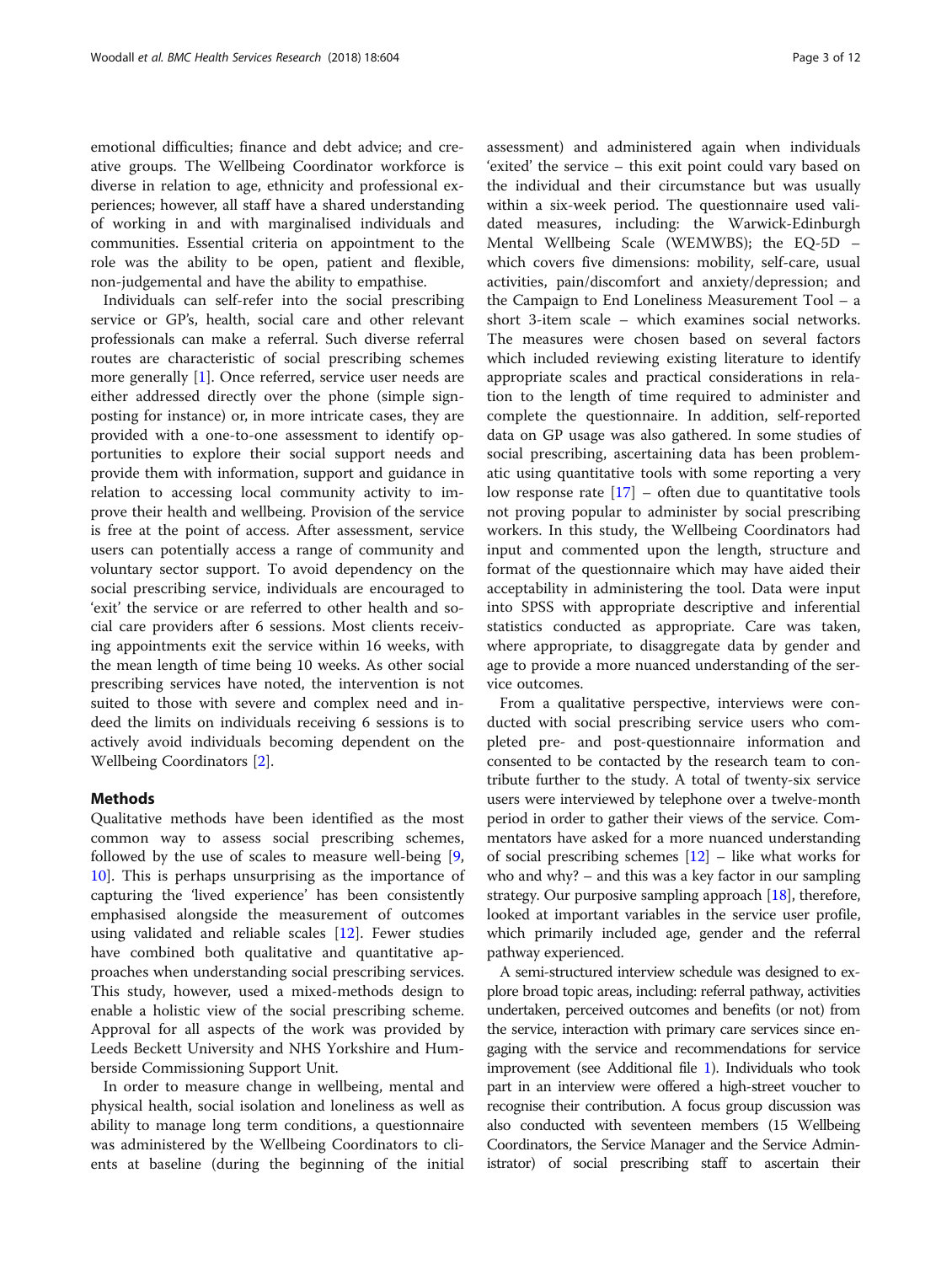perspectives of the service both from an operational and strategic perspective. All interviews and the focus group discussion were recorded and transcribed after receiving written consent from all participants. Transcriptions were then analysed thematically by the research team to generate salient themes that emerged from the data. The analysis was informed by Braun and Clarke's approach to thematic analysis [\[19](#page-11-0)]. Data from service users and staff were analysed separately, but several cross-cutting themes were identified in the analysis.

# Results

The results of the quantitative and qualitative data analysis have been synthesised in order to provide an overview of the outcomes of the service and to explore the processes that facilitate or inhibit the success of social prescribing schemes.

#### Participant demographics

In relation to the pre- and post-questionnaire, 436 participants provided demographic information over an 18-month period. Of these, 63.9% of participants were female and 36.1% male – this was unrepresentative of the wider population where 50.9% are female. In total, 434 participants provided a date of birth which was used to calculate each person's age at analysis. The mean age of participants was 53.1 years  $(SD = 18.02$  years), with the oldest individual being 94 years old and the youngest 16 years. The largest proportion of individuals (21.4%) were aged between 50 and 59 years old – again this was not representative of the broader population where the largest proportion of individuals are aged between 20 and 24 years. Over half (56.5%) of participants were between 40 and 69 years old and 43.7% were under 50 years old. Table 1 shows that 86.9% of participants were White British this is broadly similar to the wider demography. Fourteen participants (3.2%) described their ethnic background as Asian/ Black Asian.

|                                 | Frequency      | Percent |
|---------------------------------|----------------|---------|
| White British                   | 379            | 86.9%   |
| White Irish                     | 10             | 2.3%    |
| Other White                     | 6              | 1.4%    |
| Mixed White and Black Caribbean | 3              | 0.7%    |
| Mixed White and Black African   | $\mathfrak{D}$ | 0.5%    |
| White and Asian                 | 2              | 0.5%    |
| Asian and Black Asian           | 14             | 3.2%    |
| Black Caribbean                 | 3              | 0.7%    |
| Black African                   | 8              | 1.8%    |
| Other Black African             | $\mathfrak{D}$ | 0.5%    |
| Other                           | 7              | 1.6%    |

Of the 26 service users who participated in a semi-structured interview, 14 were male and 12 were female. The sample had accessed the service through a range of referral routes and had experienced a range of different voluntary and community support activities.

#### Wellbeing

In total, 342 participants provided complete wellbeing data at baseline and post stage over an 18-month period. During the same 18-month period approximately 2250– 3750 service users were in contact with the service – this contact, however, could vary between a single telephone enquiry, to individuals accessing the maximum of 6 sessions with a Wellbeing Coordinator. In many cases, the vast majority of participants were lost to follow-up or did not engage with the service after the initial assessment period and therefore did not complete post-measures.

Of the 342 participants providing data at baseline and post stage, 265 (77.5%) had an improved wellbeing score from baseline to post stage; 58 (17%) had a decrease in score; 19 (5.6%) had no overall change. For the cohort, the average wellbeing score at baseline was  $18.16$  (SD = 6.03) while at the post stage the average score was 22.13  $(SD = 5.8)$ . The average change in score was 3.98  $(SD = 5.8)$ 5.33) with a 95% confidence interval of 3.41 to 4.55. The results of a paired t-test suggested there was a statistically significant improvement in well-being from baseline to post stage  $(t = 13.81, df = 341, p < 0.001)$ . The size of the improvement was medium to large  $(d = 0.75)$ .

As demonstrated by Table [2](#page-4-0), the average wellbeing score improved significantly from baseline to post stage for both males and females. There was no significant difference between males and females in terms of improvement in wellbeing ( $t = 0.47$ , df = 337,  $p = 0.96$ ).

Analysis revealed there to be a significant negative relationship ( $r = -0.21$ ,  $p < 0.001$ ) between age and change in wellbeing from baseline to the post stage. This indicates that younger individuals engaging with the service tended to have greater improvement in wellbeing than older people. To explore the relationship between age and wellbeing, individuals were assigned into 2 groups i) under 50 years, ii) 50 years and older. An analysis of change in wellbeing scores over time was then conducted. Table [3](#page-4-0) shows that the average wellbeing score improved significantly from baseline to post stage for both age groups. Additional analysis revealed that average improvement was significantly greater in the under 50 years age group (4.74) than the 50 years and over group  $(3.42)$   $(t = 2.43, df = 336 p = 0.02)$ .

Improvements in wellbeing were reflected in the qualitative interviews with individuals describing feelings of optimism and a more positive outlook as a result of being referred to the service. Other individuals reflected on how social prescribing had impacted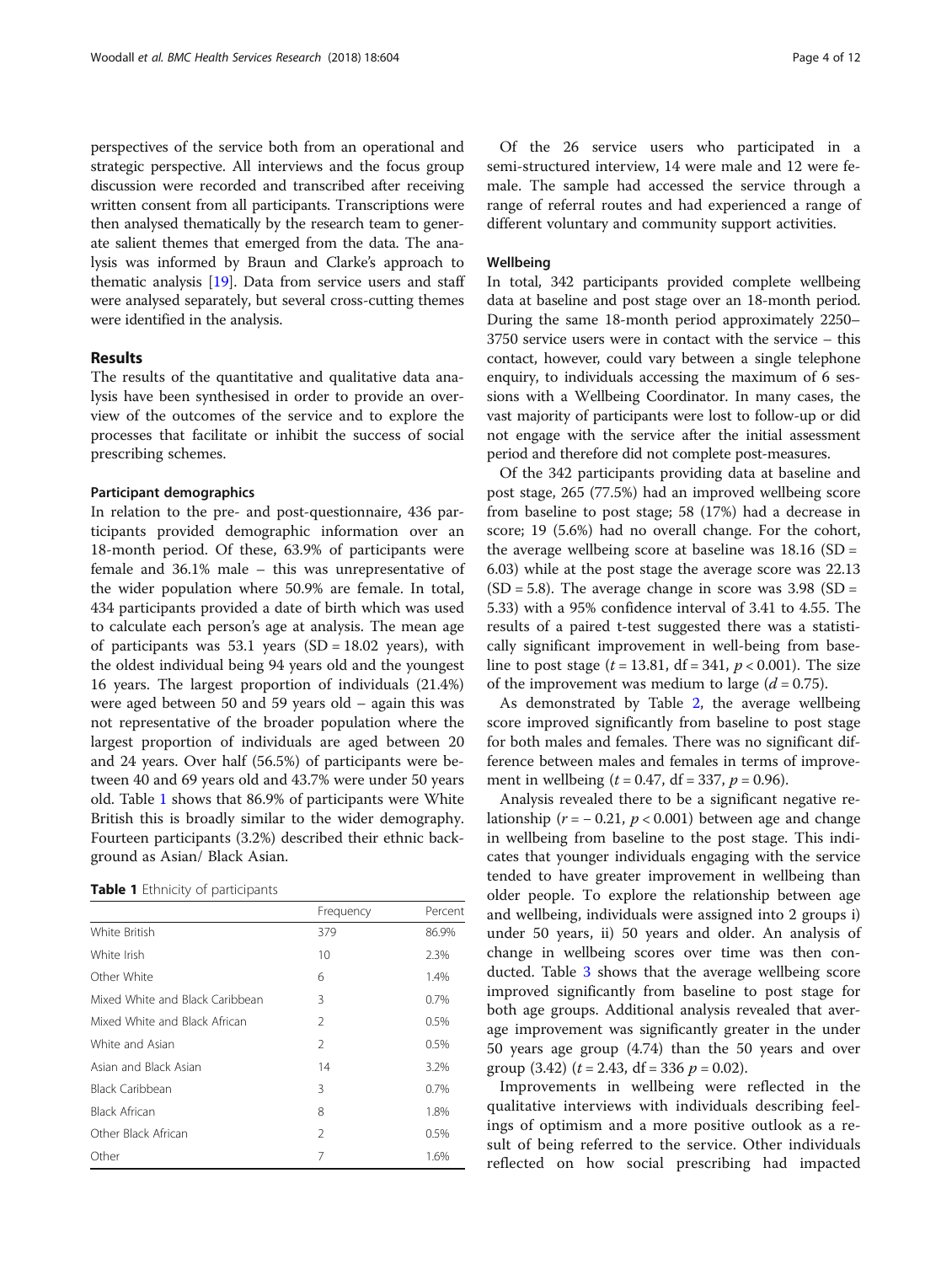|                     | Mean Baseline (SD) | Mean Post (SD) | Mean Change (SD) | 95% CI       | ⊤ (df)     | Sig       |
|---------------------|--------------------|----------------|------------------|--------------|------------|-----------|
| Males ( $n = 127$ ) | 18.19 (5.76)       | 22.14 (5.86)   | 3.95(5.78)       | 2.94 to 4.97 | 7.71 (126) | p < 0.001 |
| Females $(n = 212)$ | 18.15 (6.21)       | 22.13 (5.82)   | 3.98(5.08)       | 3.29 to 4.67 | 11.4(211)  | p < 0.001 |

<span id="page-4-0"></span>Table 2 Wellbeing score by sex

positively on their wellbeing through offering occupational engagement. Accessing a range of activities such as swimming and 'hobby' activities provided a greater sense of independence and gave individuals a sense of purpose:

"I'd been feeling very depressed, I've been in the building trade for fifty years very active, doing all my own repairs at home I was a joiner. And then I'm suddenly stuck in a wheelchair. And it was more frustration. In my mind I could still do the job but physically I couldn't. And everything was load onto my wife. You know she was having to do things that I used to do I had to sit and watch her …and it just got me down. Still does at times… the service just gave me suggestions on things to do like one thing I've always enjoyed is swimming. And I haven't done it for years. And it was you know accessing things like that. There is a workshop where people go to do wood work…I feel a bit better in myself knowing that there are things out there that I can do." (Male client: interview 12, aged 50 years and over. Referred to the social prescribing service by GP)

Having the opportunity to attend support groups in the local community, facilitated through the social prescribing service, enabled individuals to gain more of a balanced perspective by being able to share experiences with others going through similar difficulties. This resulted in some individuals feeling much more hopeful about their own lives:

"Since I went to that group I could see what other people are actually having difficulty in life with, and you do not assess yourself the same. It actually made me realise that life is not all about yourself. You find here that everybody has got different problems. You find that yours is not even as serious as the other person that you are talking to." (Female client: interview 2, aged under 50 years. Self-referred to the social prescribing service)

# Health and functioning

The questionnaire measured the extent to which respondents rated their health and functioning. In addition, participants also indicated how anxious or depressed they felt today. Fig. [1](#page-5-0) shows sizeable decreases from baseline to post stage in the proportion of participants who reported being severely or extremely anxious or depressed ( $n = 295$ ). At baseline, 40% reported being either 'severely' (23.4%) or 'extremely' anxious or depressed (16.6%). At post stage, 22.7% were 'severely' (14.9%) or 'extremely' anxious or depressed (7.8%). Notably, the proportion of individuals feeling 'moderately' anxious or depressed increased from 24.7 to 35.3% from baseline to post stage. Results also showed an increase in the proportion of individuals who were not feeling anxious or depressed across time (12.5% to 17.6, baseline to post stage). Levels of anxiety or depression at post stage were significantly lower than at baseline  $(z = -5.47, p < 0.001)$ .

Participants were asked to rate their health today on a scale of 0 to 100, where 0 was the 'worst health you can image' and 100 was the 'best health you can imagine'. Out of the 320 participants: 191 (59.7%) had an improved health rating score from baseline to post stage; 76 (23.8%) had a decrease in score; and 53 (16.6%) had no overall change. Analysis showed a statistically significant improvement in health from baseline to post stage  $(t = 7.64, df = 319, p < 0.001)$  (95% CI: 7.09 to 12.02). The average health rating at baseline was 43.27 (SD = 20.87) compared to  $52.83$  (SD = 20.83) at the post stage. The size of the improvement in health rating was small to medium  $(d = 0.43)$ .

As can be seen from Table [4](#page-5-0), average health rating improved significantly from baseline to post stage for both males and females. The increase amongst males was notably higher than in females, but the analysis suggested that the difference was not statistically significant  $t =$ 1.34, df = 315,  $p = 0.18$ ) (95% CI: -1.63 to 8.6).

Table [5](#page-6-0) shows that average health rating improved significantly from baseline to post stage for both age groupings (under 50 year old and 50 and over). There was found to be no significant difference in average

| Table 3 Wellbeing score by age group |  |  |  |  |  |
|--------------------------------------|--|--|--|--|--|
|--------------------------------------|--|--|--|--|--|

|                        | Mean Baseline (SD) | Mean Post (SD) | Mean Change (SD) | 95% CI        | T (df)      | Sig       |
|------------------------|--------------------|----------------|------------------|---------------|-------------|-----------|
| Under 50 ( $n = 139$ ) | 7.56 (5.7)         | 22.3(5.71)     | 4.74 (4.94)      | $3.91 - 5.57$ | 11.32 (138) | p < 0.001 |
| 50 & over $(n = 199)$  | 18.58 (6.23)       | 22.01 (5.91)   | 3.42(5.57)       | 2.64–4.2      | 8.67 (198)  | p < 0.001 |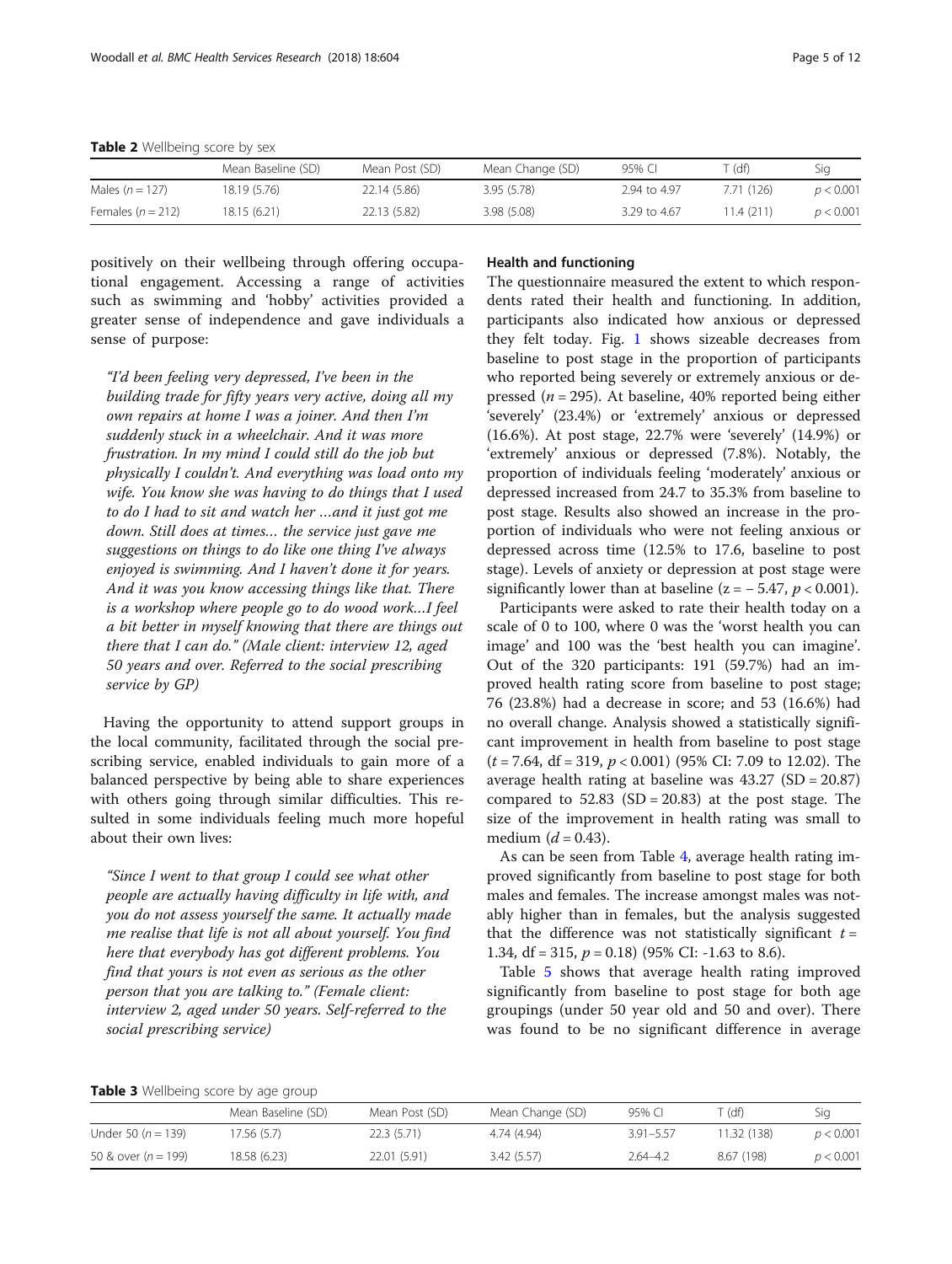<span id="page-5-0"></span>

health rating change over time between the 2 groups  $(t = -0.26, df = 314, p = 0.79)$  (95% CI: -5.79 to 4.43).

# Social networks

The average 'social networks' score at baseline was 9.09  $(SD = 2.68)$  and at the post stage, the average score was 9.92 (SD = 2.37). The average change in score was  $0.83$  $(SD = 2.35)$  with a 95% confidence interval of 0.57 to 1.1 which indicates significant improvement in relationships and social networks. A paired t-test also revealed a statistically significant improvement in 'Social networks' from baseline to post stage  $(t = 6.21, df = 305, p < 0.001)$ . The size of the improvement was small/medium  $(d =$ 0.35). Out of the 306 participants, 155 (50.7%) had an improved 'Social Networks' score from baseline to post stage; 76 (24.8%) had a decrease in score; and 75 (24.5%) had no overall change.

There was statistically significant improvement from baseline to post stage for both age groupings (under 50 years and 50 years and over, see Table [6](#page-6-0)). Average improvement in 'Social networks' score was significantly greater in the under 50 years old group than the 50 years and over group ( $t = 2.13$ , df = 302,  $p = 0.03$ ).

One of the salient themes to emerge from the qualitative analysis was the improved sense of social connectedness as a result of engaging with the social prescribing service. Many of the respondents reported feeling socially isolated prior to engagement with the service:

"I felt isolated, because my husband works away and the kids are at school. I felt very isolated and I knew that wasn't going to do me any good, so it was a case of I wanted to get into the community and meet people and things. So it was a case of oh well we'll see what groups there are and see how we can link it to your hobbies." (Female client: interview 6, aged under 50 years. Self-referred to the social prescribing service)

"I used work to hide. And it's when you stop you think great I've got all this time. But after a while…you can be married but you can be lonely. Because she (wife) works funny hours, I lost that day time interaction with people, and I think that's the problem." (Male client: interview 7, aged under 50 years. Referred to the social prescribing service by Primary Care Nurse)

Interviewees suggested that the Wellbeing Coordinators offered a myriad of opportunities to engage in social activities to alleviate isolation. The range of services on offer meant that, in many cases, there was compatibility between the interests of service users and the activities available:

"She got me involved in a walking group. She found me another number for a dancing group. She did really well for me to be honest. She was what I was looking for at the time, to get myself out of the property and do things." (Male client: interview 10, aged 50 years and over. Self-referred to the social prescribing service)

| Table 4 Health rating by sex |  |
|------------------------------|--|
|------------------------------|--|

|                     | Mean Baseline (SD) | Mean Post (SD) | Mean Change (SD) | 95% CI         | $\tau$ (df) | Sig       |
|---------------------|--------------------|----------------|------------------|----------------|-------------|-----------|
| Males $(n = 113)$   | 43.5 (19.34)       | 54.96 (19.47)  | 1.46 (21.31)     | 7.49-15.43     | 5.72(112)   | p < 0.001 |
| Females $(n = 204)$ | 43.51 (21.57)      | 51.5 (21.51)   | 7.98 (22.63)     | $4.86 - 11.11$ | 5.04 (203)  | p < 0.001 |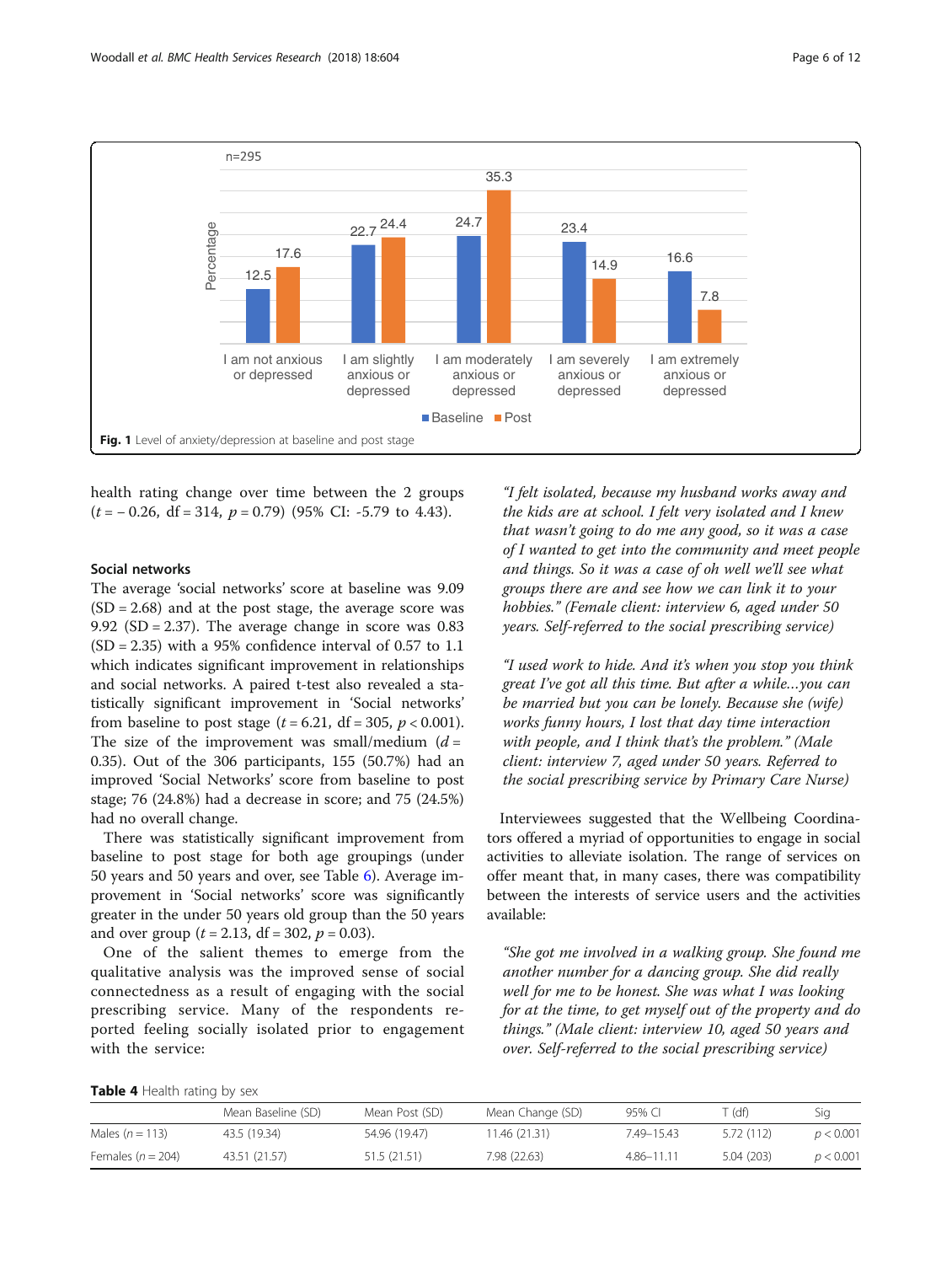<span id="page-6-0"></span>

| Table 5 Health rating by age group |  |  |  |  |  |  |
|------------------------------------|--|--|--|--|--|--|
|------------------------------------|--|--|--|--|--|--|

|                        | Mean Baseline (SD) | Mean Post (SD) | Mean Change (SD) | 95% CI         | ⊤ (df)     | Sig       |
|------------------------|--------------------|----------------|------------------|----------------|------------|-----------|
| Under 50 ( $n = 120$ ) | 44.13 (20.48)      | 53.15 (22.09)  | 9.02(21.53)      | $5.12 - 12.91$ | 4.59 (119) | P < 0.001 |
| 50 & over $(n = 196)$  | 42.91 (21.16)      | 52.61 (20.25)  | 9.7(22.92)       | $6.47 - 12.93$ | 5.92 (195) | p < 0.001 |

The Wellbeing Coordinators suggested that they had worked consistently to build a presence in various geographical areas, building relationships with a number of different services and organisations and understanding the local offer in communities and neighbourhoods:

"Individually and collectively they [Wellbeing Coordinators] have worked really hard to get foot hold in their areas, becoming part of forums, neighbourhood networks, health and wellbeing partnerships… and they're not easy to get into, particularly because it's quite a difficult structure to understand, the health and the local area officer patches. It's quite complicated and the team have worked really hard to become involved in those things." (Wellbeing Coordinator Manager)

Several service users described a link between their increased feelings of social connectedness and their overall sense of confidence and purpose. In some cases, this had tangible effects on close relationships and had strengthen interpersonal connections:

"I have two teenage daughters. I think it was very tough for them. They didn't understand other than the fact they could see mum was really upset and struggling with things. And they did help a great deal and they are still helping me although not as much as they did [Laughs]." (Female client: interview 9, aged under 50 years. Referred to the social prescribing service by GP)

"My husband says he can notice a difference when I've been out and done something rather than staying at home all day. It's given us more to talk about as well." (Female client: interview 10, aged 50 years and over. Self-referred to the social prescribing service)

# Use of GP services

At baseline, participants were asked about their current GP usage and around half of participants

(48.6%) reported going to the GP less than once every month and a further 30.6% visited every 3 or 4 weeks. Fifteen percent (15.1%) went every 2 weeks and 5.7% visited at least once a week. At post stage, individuals were asked about their use of GP services since participating in the social prescribing service. A majority of participants (53.3%) reported using GP services about the same. Notably, 27.2% of participants had used services less, with 5.5% visiting 'a lot less' and 21.7% a 'bit less'. Conversely, 19.4% reported increased GP use, with 4.9% visiting 'a lot more' and 14.5% a 'bit more'.

Figure [2](#page-7-0) provides a breakdown of GP usage at post stage by sex. Analysis revealed there to be no significant sex difference in the use of GP services at the post stage  $(U = 13,202.5, p = 0.66).$ 

Figure [3](#page-7-0) provides a breakdown of GP usage at post stage by age. Analysis revealed there was a significant age difference in the use of GP services at the post stage  $(U = 10,963, z = -3.44, p = 0.001)$ , with participants 50 years and over using the GP services more at post stage compared to the under 50's.

Similar to the quantitative results, the qualitative interviews resulted in mixed responses in relation to GP usage. For example, some individuals stated that their contact with the GP had reduced since their involvement with the social prescribing service due to a more positive state of mind:

"I cut down by seeing them because obviously well basically because I seemed better in myself. You know, and more happy because you know the progress that I've made." (Male client: interview 5, aged under 50 years. Referred to the social prescribing service by a voluntary-sector provider)

However, other individuals stated that their GP use had not changed and for some their usage had increased due to having a greater awareness of their own health needs after engaging with the social prescribing service.

| Table 6 'Social networks' score by age |  |  |
|----------------------------------------|--|--|
|----------------------------------------|--|--|

|                        | Mean Baseline (SD) | Mean Post (SD) | Mean Change (SD) | 95% CI        | T (df)     | Sig       |
|------------------------|--------------------|----------------|------------------|---------------|------------|-----------|
| Under 50 ( $n = 120$ ) | 8.68(2.5)          | 9.86(2.43)     | 18(2.43)         | 0.75 to 1.62  | 5.35 (119) | P < 0.001 |
| 50 & over $(n = 184)$  | 9.33(2.77)         | 9.93(2.33)     | 0.6(2.35)        | $0.27 - 0.93$ | 3.55(183)  | P < 0.001 |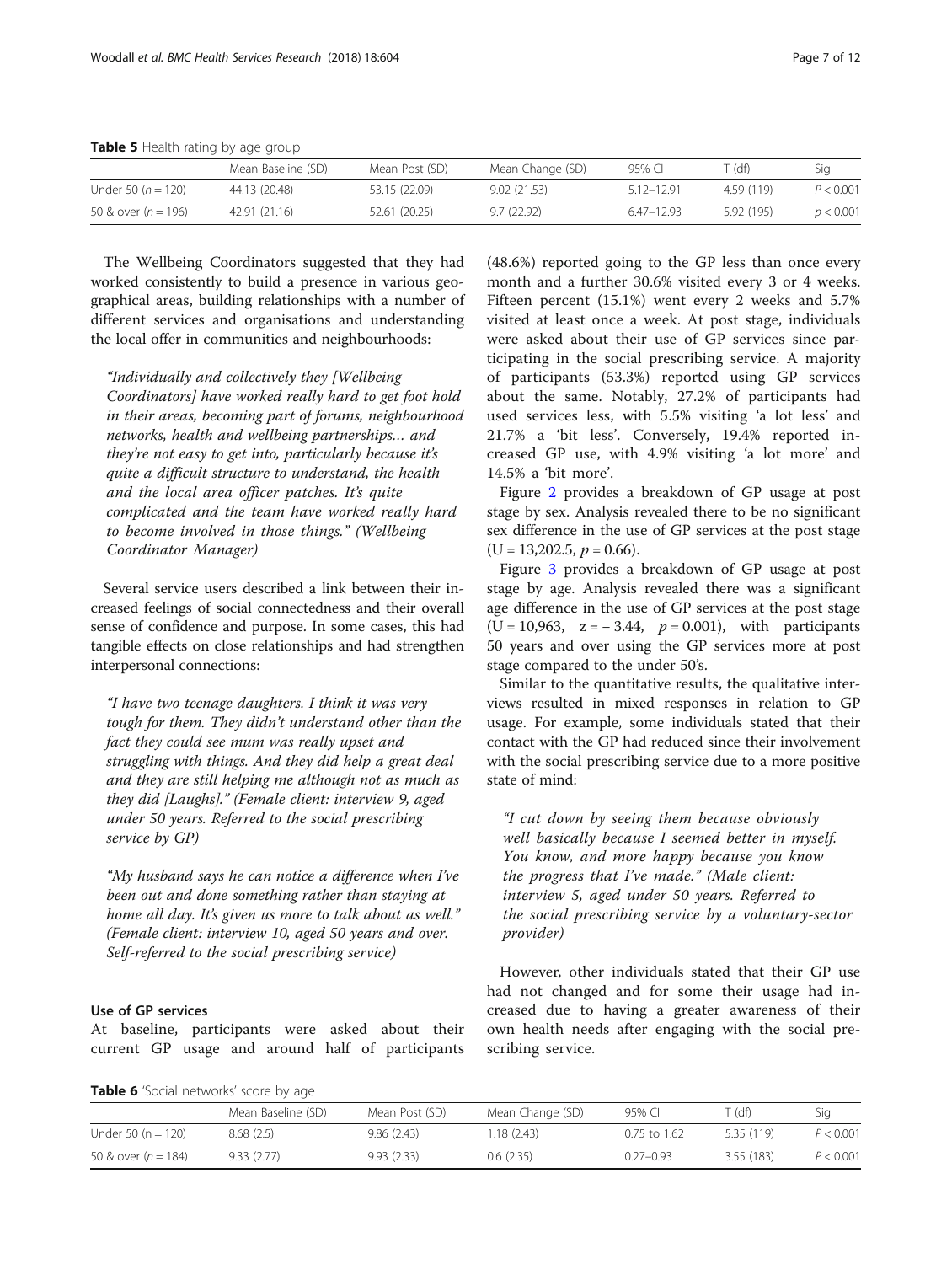<span id="page-7-0"></span>

## Processes facilitating the success of social prescribing

The qualitative data highlighted a number of factors that were critical to the success of the social prescribing service. These are presented here.

#### The attributes of the Wellbeing Coordinator

Qualitative analysis demonstrated the critical role of the Wellbeing Coordinator in facilitating successful outcomes for individuals. Service users described how the informal and yet informative nature of the interactions with the Wellbeing Coordinators had enabled them to better consider their own health needs. The interpersonal qualities of the Wellbeing Coordinator were raised as a key factor in service users engaging with the social prescribing service. The approachability, trustworthiness

and communication skills of the Coordinator were crucial and often resulted in individuals feeling valued and listened to:

"And to be taken notice of. And to be looked on as a person as an individual as opposed to 'oh just somebody else'." (Female client: interview 9, aged under 50 years. Referred to the social prescribing service by GP)

"It's that being able to talk to somebody, and somebody being willing to listen, I think that's the crux of it, and not being judgmental." (Male client: interview 12, aged under 50 years. Referred to the social prescribing service by GP)

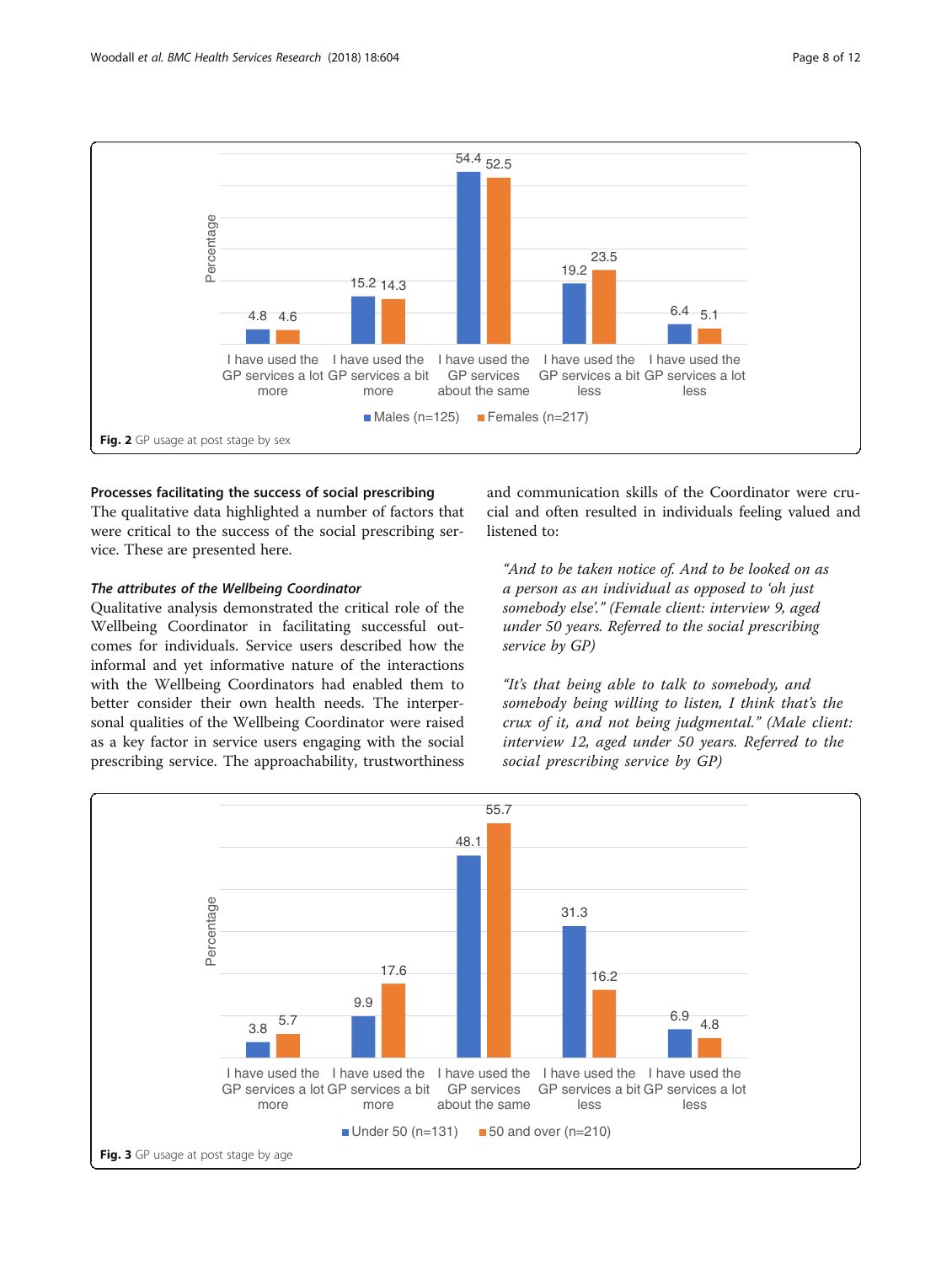Both service users and staff discussed the coconstructed and consultative nature of the service. Rather than being dictated to, clients felt assured that the process was very much about working together to decide on the best course of action:

"I was free at any time to say 'no I'm not comfortable with this I don't like it' and she was very adamant that it would not affect me if she'd arranged it all and I'd have gone and then come back and said 'no I can't do this' she'd have been fine with that. It was kind of all along how I felt and she made that very clear that any time that I didn't feel comfortable with anything that she maybe suggested or got me to have a look at, if I didn't like the idea it was no problem." (Female client: interview 3, aged 50 years and over. Referred to the social prescribing service by GP)

"It's very much an enabling process to enable the person to address the issues that are relevant, the non-medical issues…and so to fit all that together and come up with an action plan." (Wellbeing Coordinator)

## Engaging men

Extending the importance of interpersonal relationships between service users and the Wellbeing Coordinators was the evidence which suggested that the service had been particularly helpful to male clients in allowing them to express their emotions without having to live up to a gender stereotype:

"At first when she (worker) mentioned mental health I thought I'm not one of those, but when I look back it's a massive problem...mental health issues for men are massive. I'm not saying women don't have the same problems, but if you see a woman crying you don't think oh soft sod." (Male client: interview 1, aged 50 years and over. Referred to the social prescribing service by GP)

For some of the men interviewed, this feeling of being able to speak more openly about particular issues seemed to stem from the fact that their interactions were with a female Wellbeing Coordinator. Some interviewees reported that they were better able to relate to women and perceived that female staff could offer more compassion and empathy:

"I just seem to have a better response talking to females to be honest. I can't put my finger on it as to why that is. It just seems to be a little calmer in coming back to me and things like that…I do get on

with males as well but a female seems to be more helpful." (Male client: interview 13, aged under 50 years. Self-referred to the social prescribing service)

One client suggested that had it been a male worker he was consulting with, he may not have been as open to discussions:

"I would have been a bit more wary as to how open I would have been with a male." (Male client: interview 5, aged under 50 years. Referred to the social prescribing service by a voluntary-sector provider)

## Flexibility and duration of the service

Some respondents suggested that the flexibility of the service had been a strength, enabling individuals to have control over when and how they accessed the Wellbeing Coordinators and/or activities in the community:

"She told me that she was only allowed to see me for six sessions or something like that, so I decided that I wanted it every fortnight, to three weeks maybe, just to make it last a bit longer. Cos she was helping. And then sometimes when I just wasn't feeling it I'd cancel it and meet up the next week." (Male client: interview 13, aged under 50 years. Self-referred to the social prescribing service)

This particular service offered service users six sessions with a Wellbeing Coordinator to plan and facilitate client-centred activities. A number of interviewees, however, stated that it would be useful to have a greater number of one to one sessions should they need to:

"I think it probably could have been longer. I think it should be more like help until they think they are done. Cos when I first met her I was really down, but towards the end I was much better but I still could have done with one or two more." (Male client: interview 4, aged under 50 years. Referred to the social prescribing service by GP)

"The time wasn't really enough. I wish the time was a bit extended. I requested more time. It's not enough time to sort out everything that a person would actually want to do. What I wanted we couldn't really sort out everything." (Female client: interview 2, aged under 50 years. Self-referred to the social prescribing service)

# Understanding the voluntary and community sector

The success of the social prescribing service was heavily contingent on the resources available in the voluntary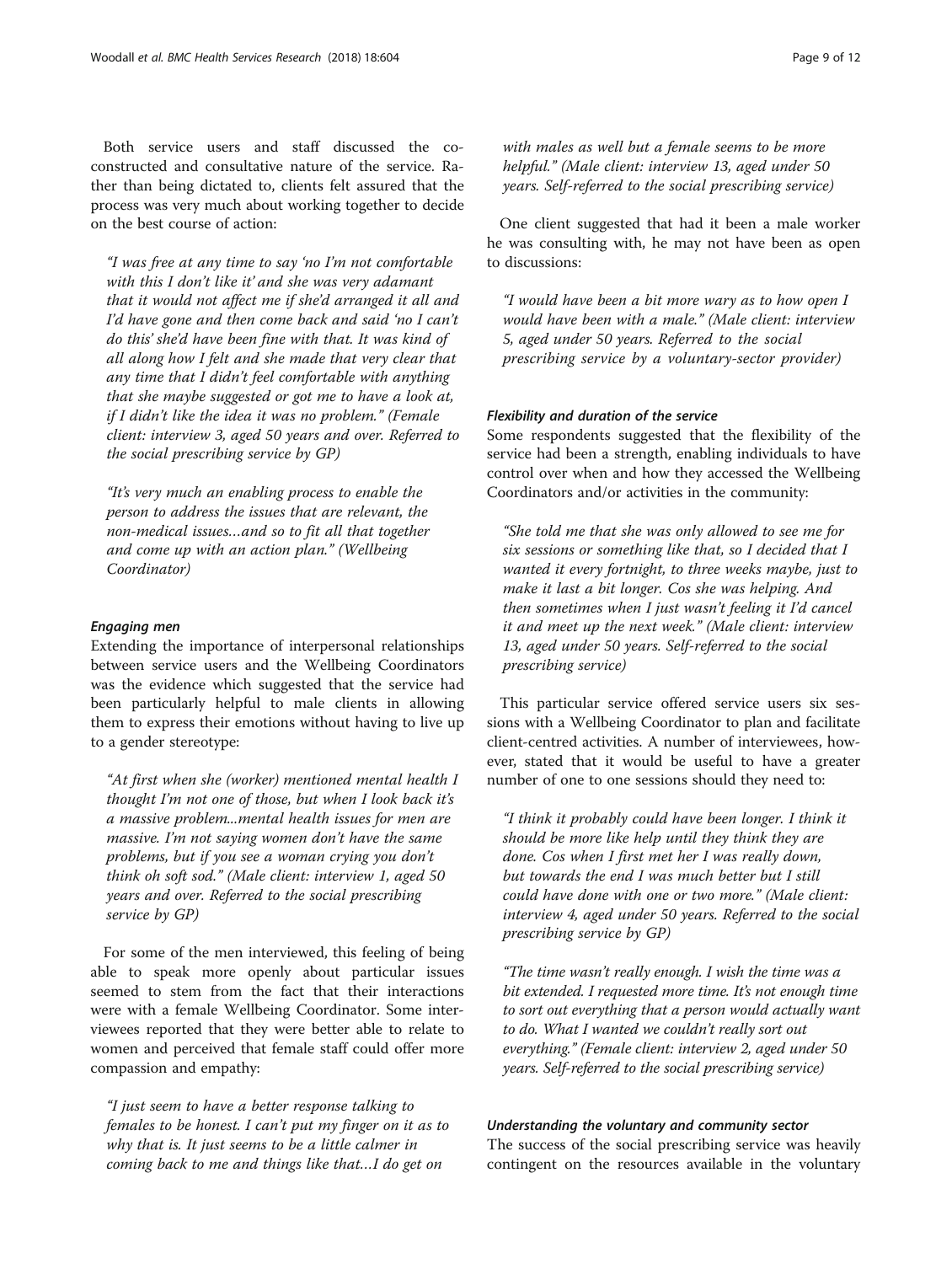and community sector in the area. Without a range of options to offer to service users, the social prescribing service may not be able to address the needs of all individuals. To allow understanding of the voluntary and community sector, Wellbeing Coordinators discussed how they maintained a good working knowledge of the assets in the community through engaging directly with organisations or through 'umbrella' groups representing the voluntary and community sector:

"We've had the time to go out and research our areas, and we've met managers or teams who think their services will be beneficial to our clients. And we've arranged to go to team meetings, explain our service to them so they are aware of us so they can refer to us and we can also refer to them." (Wellbeing Coordinator)

Moreover, some Wellbeing Coordinators had been given specific responsibility to focus on the resources and activities available to certain sub-groups of the population in order to ensure that the needs of all service users could be addressed:

"What we are doing now is we are putting champions in areas, so people are taking leads on…older people, mental health so we've got specific areas that people can learn more about and then if one of our Wellbeing Coordinator has someone they don't know where to send, they can go to that champion and they might have a better idea of where to turn to." (Wellbeing Coordinator)

# Discussion

There has been a growth in the commissioning and delivery of social prescribing services in communities across the UK. This attempt to divert patients from primary care services and GP practices to the voluntary and community sector is laudable, but evidence of effectiveness to support such decision-making has been lacking. The reasons for this evidence gap are manifold and may link to social prescribing services often delivered as short-term pilots with small, or no, evaluative component [[3\]](#page-11-0). This paper sought to assess the outcomes of one social prescribing service in Northern England, using both qualitative and quantitative methods. Such mixed-method approaches have not been common in the published literature [[3\]](#page-11-0).

This research provides promising evidence of outcomes and highlights key process issues for social prescribing services. This research is unique in providing insight into the outcomes of the service based on gender and age. This is relatively uncommon in the published literature. The research sought to provide both a viewpoint of the service from the perspective of those directly involved in delivering and those receiving support from the service. Alongside this, service-user questionnaire data was gathered pre and post contact with the social prescribing service. The research shows very positive and promising outcomes for social prescribing and moreover demonstrates the potential to address individuals' needs in a holistic way. Improvements in participants' well-being and perceived levels of health and social connectedness as well as reductions in anxiety has been shown. In many cases, the service had enabled individuals to have a more positive and optimistic view of their life often through offering opportunities to engage in a range of hobbies and activities. Finding these occupational engagement and enrichment activities is often an important element in efforts to promote health with those referred to social prescribing schemes [\[2](#page-11-0), [5,](#page-11-0) [20](#page-11-0)]. The findings here provide a platform to allow other research to examine further the impact of social prescribing schemes on different populations groups. This potentially enables a more nuanced view of social prescribing, rather than current perceptions that social prescribing is a universal intervention to benefit all. This research, for example, has provided some evidence to show that men may have greater benefit from social prescribing than women. Such claims, however, would require further validation.

The role of the Wellbeing Coordinator seems to be a critical ingredient of success. Spending time getting to know their service users and working from a more flexible approach enabled the Wellbeing Coordinators to develop trusting relationships, which ultimately seems to be a factor for the on-going engagement of communities. Individuals appeared to appreciate the consistency of the service as well as follow ups to ensure their progress. Previous studies have also shown how important the social prescriber's role is in service users achieving optimal gains from social prescribing services [\[5](#page-11-0)]. This finding has particular implications for the recruitment and training of those working in social prescribing roles, given that their role is critical. Research, for example, has shown that staff attrition can be a major hindrance in delivering effective social prescribing services [\[1](#page-11-0)].

Many social prescribing services have sought to assess the impact of their schemes on reduced healthcare utilisation, particularly GP and primary care services. This exploration has been very attractive for commissioners, with some social prescribing services reporting that service users are more likely to find community-based solutions to health and social issues rather than accessing health systems [[21](#page-11-0)]. While understanding the impact is useful, especially for those looking to social prescribing to provide the 'magic bullet' to minimising the burden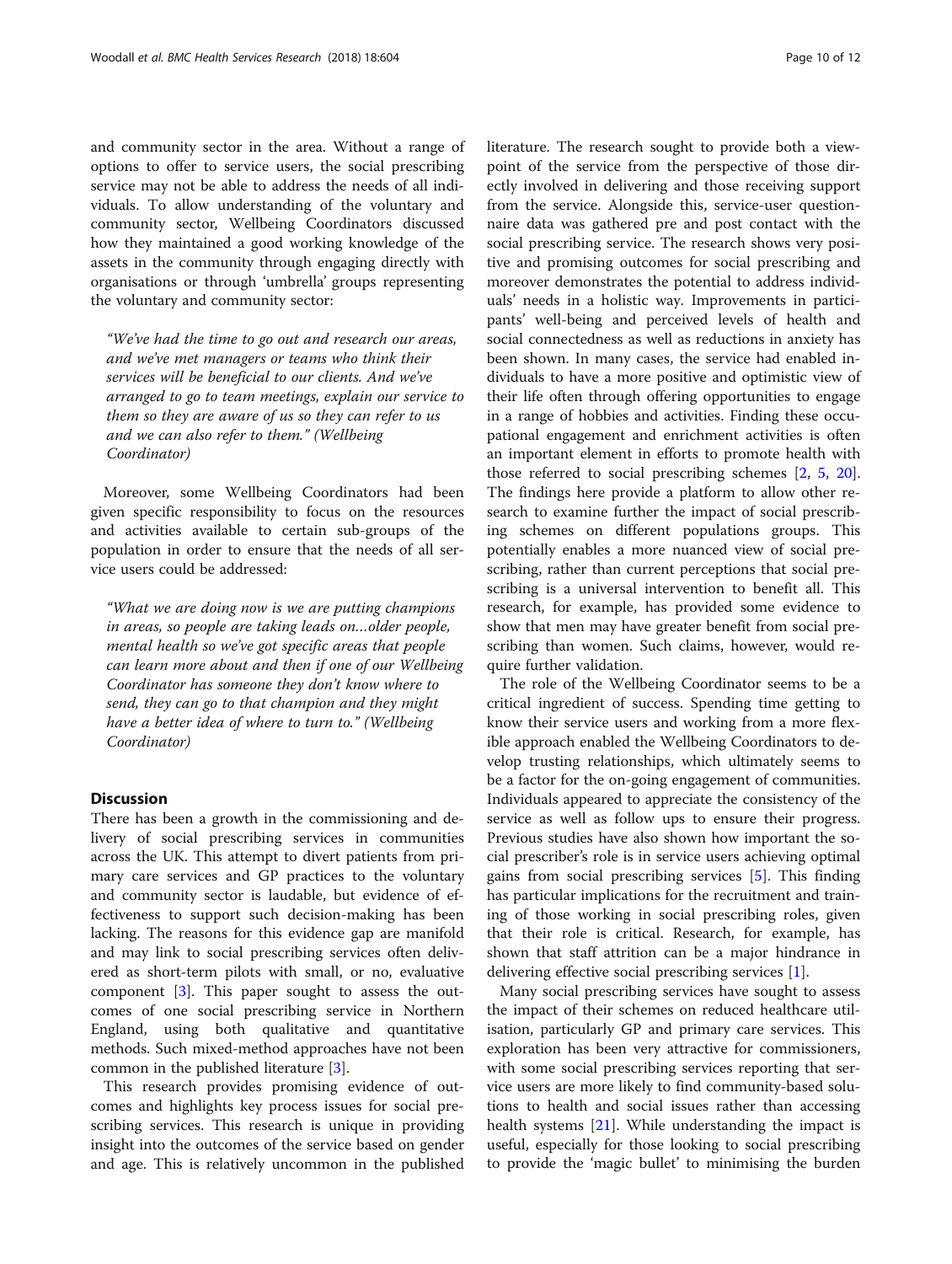<span id="page-10-0"></span>on primary care services ([\[2](#page-11-0)], p.317), a note of caution should be exercised. Social prescribing schemes may heighten individuals' awareness of their own health and this may uncover further needs that may require primary care intervention [\[12](#page-11-0)]. This was evidenced in this study where participants articulated some reluctance to use GP services less, but this was by no means a universal position. Indeed, some participants suggested that their usage had been unchanged but that the service had enabled a focus on aspects of their health that were not previously managed by their GP. Other recent studies have drawn similar conclusions [[16](#page-11-0)] which provides somewhat of a dilemma and is perhaps why reductions in primary care utilisation is not a useful marker for the effectiveness of social prescribing [[11\]](#page-11-0). Our research focused particularly on GP usage, but future research may consider a more nuanced strategy and explore the impact on other healthcare professions.

Social prescribing services are often hinged on effective relationships between voluntary and community sector providers and primary care services [\[18](#page-11-0)]. Research indicates that these relationships can be precarious and fragile [[7](#page-11-0)] and require constant attention and nurturing. Indeed, the strength of the voluntary and community sector is critical to the development of social prescribing interventions  $[2]$  $[2]$  – this study, based in a large city in Northern England, has a strong third sector infrastructure which enabled service users to be supported. The success, in part, was arguably contingent on the local activities that people can be 'referred-out' to [[22\]](#page-11-0). This finding raises broader concerns about the sustainability of third sector providers in delivering health and social care activities and the potential dangers in overburdening small-scale organisations through social prescribing diverting individuals away from primary care services [[2\]](#page-11-0). This is particularly important given the impact that austerity has had on the voluntary and community sector [[23\]](#page-11-0). Indeed, for this intervention to work, social prescribing services require a strong and vibrant voluntary and community sector which requires appropriate funding and infrastructure for success.

The key strengths of this study lie in the mixedmethod design, something that is not commonly found in the current evidence base  $[16]$  $[16]$ . The integration of quantitative and measurable changes in service-user outcomes and rich, in-depth qualitative narratives allow greater understanding and nuance in our understanding of social prescribing services. This study has limitations in design, as it was not possible to have a control group and its focus on only one social prescribing service. On the latter point, the diversity of social prescribing models and practice is clear but key principles are shared across delivery mechanisms [\[10\]](#page-11-0) which can enable transferability and generalisability of findings. In relation to the former point, it was not possible to randomise service-users to a control or intervention group or make comparisons with service-users not referred to social prescribing services. The ethical and practical challenges of such designs in this context have been noted previously [\[15](#page-11-0)]. Also, those individuals providing complete quantitative data at baseline and post stage is a relatively small proportion in comparison to the total number of service users engaging with the social prescribing service. This study only accessed those completing the allotted 6 sessions and who provided data at both time-points. In addition, there were limitations in relation to the qualitative aspects of the study as interviews with participants and the focus group with staff were cross-sectional in design. During the focus group with social prescribing staff, there was potential for views to have been withheld by the Wellbeing Coordinators as the service manager was present during the discussion. There was no evidence to suggest that this was the case, however.

# Conclusion

This study has shown promising findings in relation to the value and the positive outcomes that can arise through a social prescribing service. Moreover, the study has identified key processes that make successful outcomes from social prescribing more likely. Criticisms that social prescribing services are simply the latest 'shiny new policy thing'  $([22]$  $([22]$ , p.90) seem now to be unjustified given the evidence and support for such approaches since the start of this century [[2\]](#page-11-0). However, it is very clear that the research evidence on social prescribing has not kept pace with policy direction and momentum. As an example, the extension and enthusiasm for social prescribing into new domains such as dementia may be creditable, but it has shown limited effects in the research literature  $[24]$  $[24]$  $[24]$ . It is anticipated that this research, and other studies focussing on social prescribing, will encourage commissioners to conceptualise social prescribing as part of a longer-term re-orientation of primary care services [[25](#page-11-0)] where medical and social models of health come together to provide a more positive experience for individuals and communities.

#### Additional file

[Additional file 1:](https://doi.org/10.1186/s12913-018-3437-7) Interview Schedules. (DOCX 14 kb)

#### Abbreviations

GPs: General Practitioners; WEMWBS: Warwick-Edinburgh Mental Wellbeing Scale

#### Acknowledgements

We would to thank: Prof Jane South, Luke Rushworth and Charlene Smart for their comments and contribution to this study.